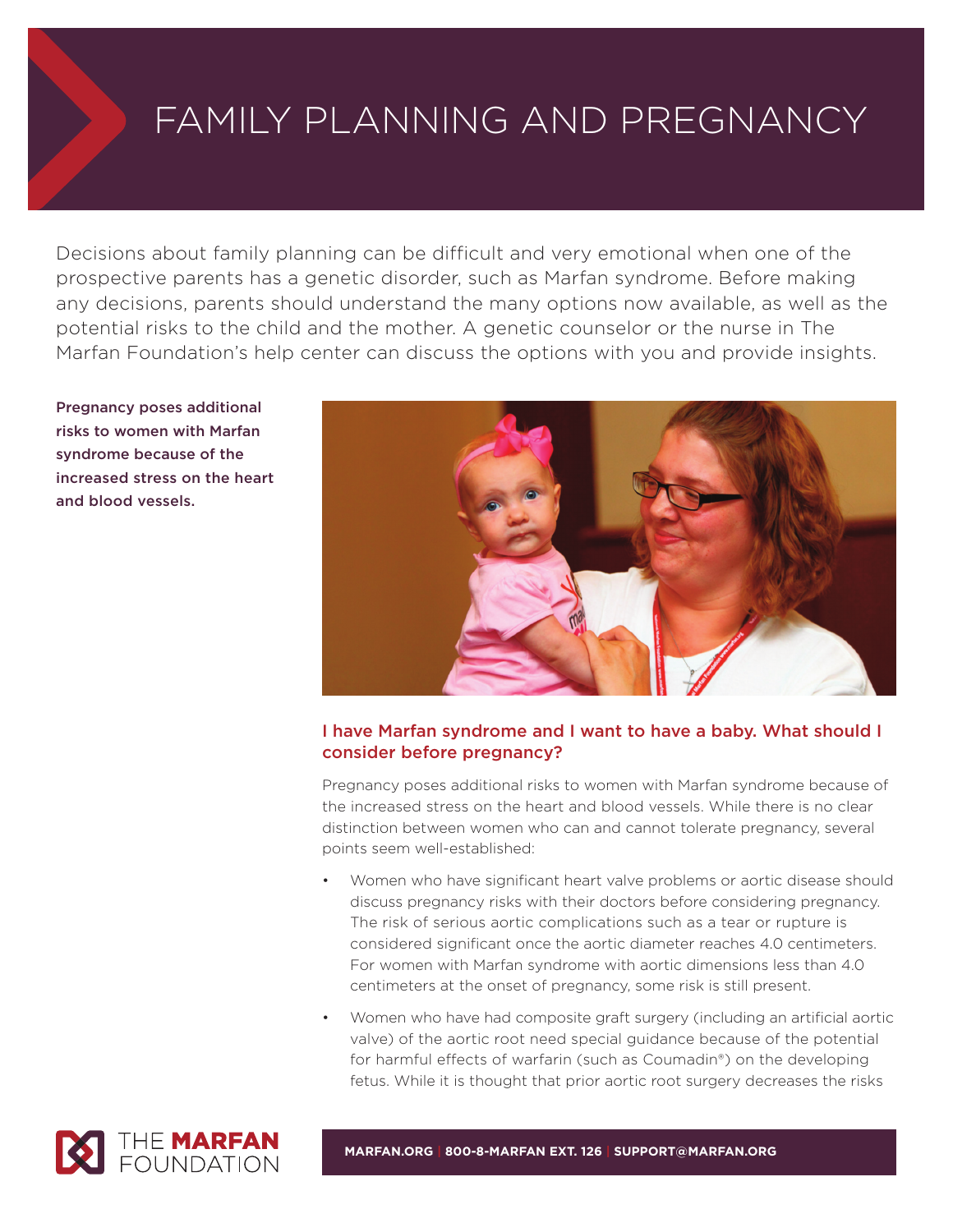associated with pregnancy for women with Marfan syndrome, this does not eliminate all risk since other aortic segments can enlarge and tear.

- Any pregnancy in a woman affected by Marfan syndrome should be considered "high-risk" (a term obstetricians use) and her aorta should be evaluated by echocardiography at least every three months.
- Delivery should be by the least stressful method possible. There is current controversy regarding whether a controlled vaginal delivery or a Cesarean section imposes less stress for the majority of women with Marfan syndrome. The decision regarding the best delivery method for a particular woman should be made after careful consultation with an obstetrician familiar with all relevant issues. Cesarean section is not absolutely necessary because of Marfan syndrome, but may be indicated for any of the usual reasons that would apply to any pregnancy.
- Women are often advised to complete childbearing early in life.
- Certain medications used in the treatment of Marfan syndrome cannot be used during pregnancy due to a risk of birth defects and fetal loss. These include angiotensin converting enzyme inhibitors (such as enalapril or captopril) and angiotensin receptor blockers (such as losartan).

*Note: If a woman is diagnosed with Loeys-Dietz syndrome or vascular Ehlers-Danlos syndrome, there are additional risks when considering becoming pregnant. Women with Loeys-Dietz syndrome have a risk of aortic dissection and uterine rupture during pregnancy and directly after childbirth. Pregnancy may also be very dangerous for women with vascular Ehlers Danlos syndrome. Obstetric complications include risk of uterine rupture during labor, damage to the vagina and perineum, bleeding, and rupture of blood vessels and the colon. If you are diagnosed with Loeys-Dietz syndrome or vascular Ehlers Danlos syndrome, or think you may have one of these conditions, consult with a genetic counselor and knowledgeable doctors before considering pregnancy.*

# **What should I do before I become pregnant?**

- Have an examination with your family doctor or internist to evaluate your overall health.
- Visit your cardiologist and have an echocardiogram to make sure your aorta is not at a size that would make pregnancy too risky.
- See a perinatologist (maternal-fetal medicine specialist or high risk obstetrician) to talk about specific issues related to pregnancy and Marfan syndrome.
- Consult with a clinical geneticist or genetic counselor to help you and your partner understand how Marfan syndrome is inherited and to learn about the choices you have.

#### **What is the chance that my baby will have Marfan syndrome?**

When one parent has Marfan syndrome, each child has a 50 percent chance of inheriting the disorder, regardless of the gender of the child or the affected parent. If both parents are affected, there is a 75 percent chance that the child will be affected. A child who inherits the Marfan gene from both affected parents would be severely affected and is often associated with fetal loss or catastrophic complications shortly after birth.

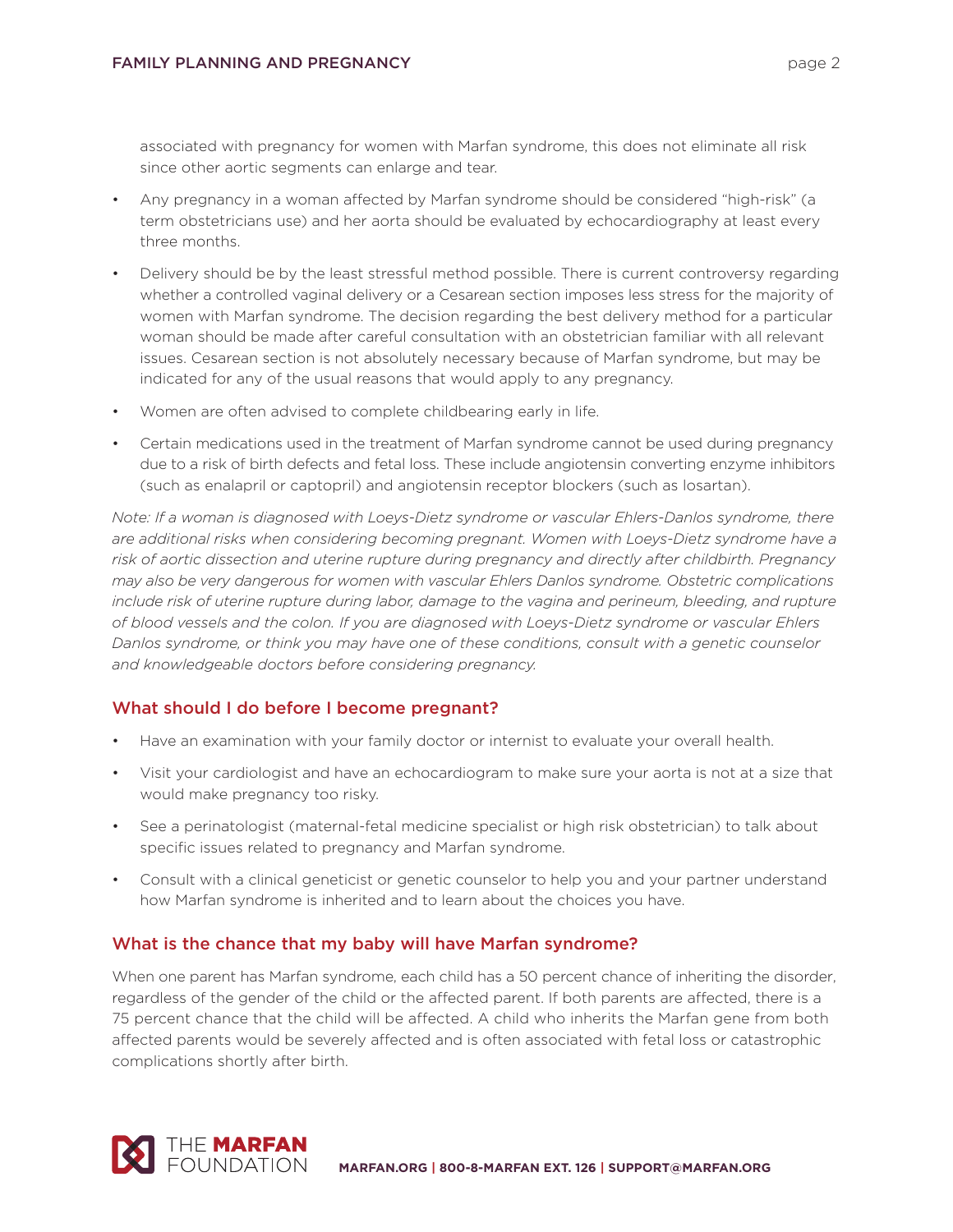It is important to remember that the severity of Marfan syndrome in the parent is not an absolute indication of how mild or severe the syndrome will be in the child. While affected members in the same family (with the same mutation) generally show similar disease severity, there can be variation even within a family.

#### **Is there any way to make sure that I have a baby that does not have Marfan syndrome?**

If a couple—one of whom has Marfan syndrome—decides that they want to ensure that they have a biological child without Marfan syndrome, there are two basic approaches:

- Conduct prenatal testing, such as chorionic villus sampling or amniocentesis
- Use in-vitro fertilization with pre-implantation genetic diagnosis

Both methods require specific knowledge regarding the mutation that is present in the affected parent. Currently, this generally involves sequencing of the FBN1 gene. This test takes time to obtain the test results. Therefore, it is important to undergo the testing prior to becoming pregnant. This is a complex and rapidly changing area of medicine; therefore, prospective parents should discuss the latest status of available options with their doctors and genetic counselor.

Prenatal testing for conditions such as Marfan syndrome can be carried out approximately 10–12 weeks into the pregnancy using chorionic villus sampling, which involves taking a small sample of cells from the placenta (the organ that links the mother's blood supply with her unborn baby's) through the entrance of the womb. The sample can then be tested for the presence of the mutation.

Marfan syndrome can also be tested for using amniocentesis. This test is carried out at about 16–18 weeks into the pregnancy. It involves taking a small sample of amniotic fluid for examination. Amniotic fluid surrounds the unborn baby in the womb. It is important to remember that although prenatal tests may show whether your child has the defective gene, they will not give you an absolute indication as to how serious their Marfan syndrome will be.

In some cases, the results of chorionic villus sampling or amniocentesis could be negative, suggesting that your child does not have the gene defect present in the affected parent. The fetus could still have inherited gene alterations from the parents for other genetic conditions (that were not tested for) and would have the same risk as anyone else in the general population to have a new mutation (not present in either parent) causing genetic disease (including Marfan syndrome).

In-vitro fertilization with pre-implantation genetic diagnosis is possible if the affected parent's gene mutation is known. The in-vitro fertilization (IVF) process is the same as used for infertility patients. However, when the embryo reaches the 6–8 cell stage (2–3 days after fertilization), 1 or 2 cells are removed from the embryo. These cells are then analyzed for the Marfan syndrome mutation using molecular genetic technology. Embryos apparently lacking the Marfan gene are selected for implantation in the uterus. While there is no consequence to the developing embryo of removing 1-2 cells at this very early stage of development, the implantation process is somewhat inefficient, often requiring multiple rounds of IVF before a pregnancy is established.

# **Am I at greater risk of medical problems while I am pregnant?**

All women with Marfan syndrome are at increased risk for complications during pregnancy. Therefore, it is important that you are cared for by an obstetrician with the experience and expertise needed to

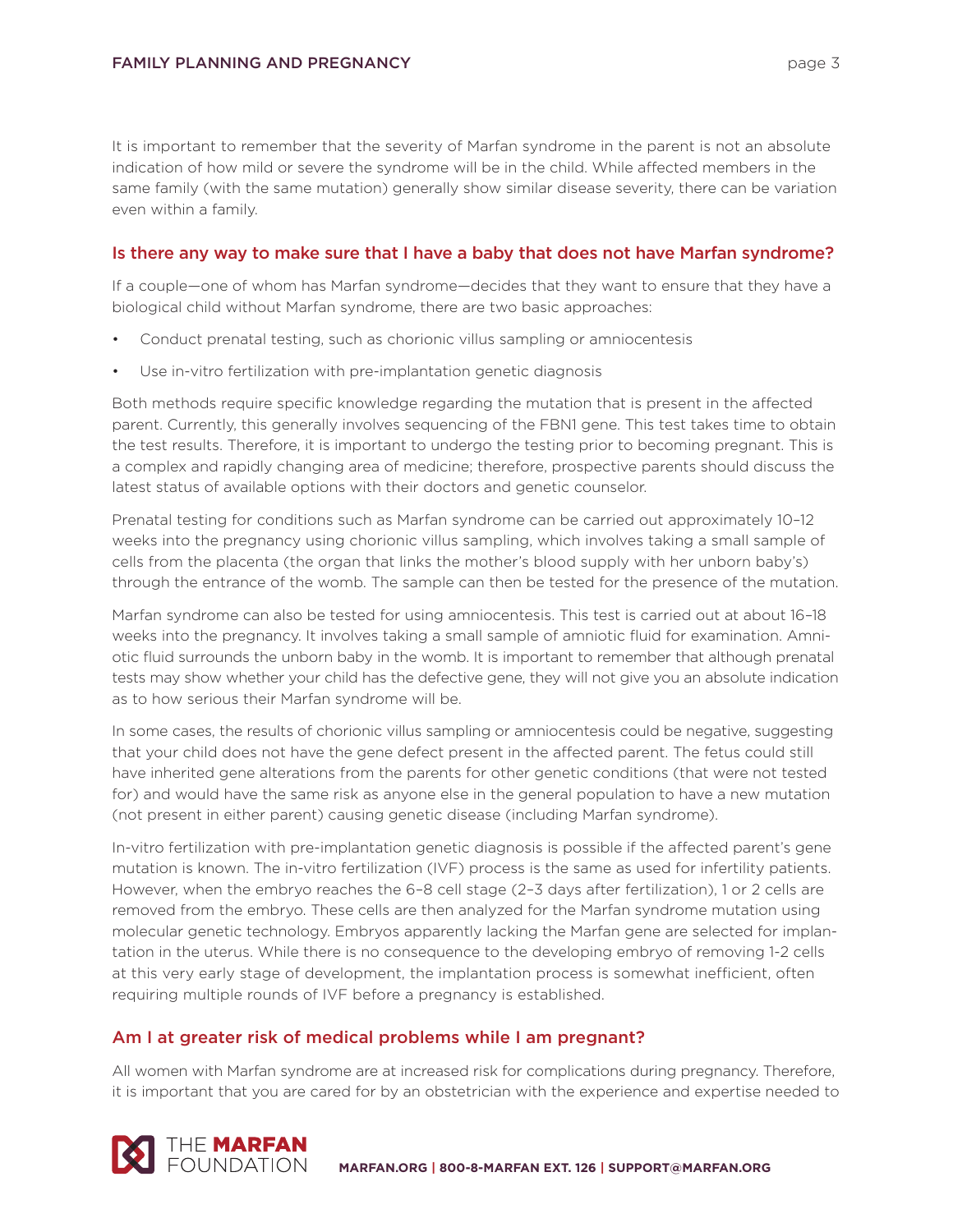manage potentially life-threatening heart problems. You should also be carefully followed by your cardiologist throughout the pregnancy, with echocardiograms done at least every three months. There are not a lot of studies in this area, but available research shows that:

- Women with an aortic root less than 4.0 cm are at very low risk for a rapid change in aortic size or aortic tear during or immediately after pregnancy.
- Women with an aortic root above 4.0 cm are at greater risk, and this risk appears to increase proportionally to aortic size.
- Women with Marfan syndrome with an aortic root of more than 5.0 cm are at extreme risk during pregnancy. In this case, pregnancy is not recommended.

#### **Am I more likely to have a miscarriage?**

The miscarriage rate in women with Marfan syndrome is no different than in the general population.

#### **Is there anything special I need to do during pregnancy?**

A woman with Marfan syndrome should have an echocardiogram before she becomes pregnant. While she is pregnant she should have an echocardiogram at least every three months. If a woman's aorta measures close to 4.0 cm, more frequent echocardiograms may be indicated to check for any sudden increase in the size of the aorta. Women who experience a significant increase in their aortic root diameter during the course of the pregnancy should also have more frequent echocardiograms.

# **I am currently on Coumadin® (or another anticoagulant). Can I continue to take this medication while I am pregnant?**

Coumadin® (warfarin) has been associated with birth defects if taken during the 7th–11th week of a pregnancy. For this reason, women with Marfan syndrome who require anticoagulation during pregnancy are generally placed on another kind of medication, heparin, which does not cross the placenta and is not associated with birth defects. Frequent monitoring of the time it takes the blood to clot (prothrombin time, PTT) is necessary to make sure that the blood is thin enough and won't clot. Heparin is stopped briefly for 24-48 hours around the time of birth.

Coumadin® can be safely used while breastfeeding because the level of the medication that is in breast milk is very low and does not have any anticoagulation effect in the infant. Therefore, after delivery, heparin should be restarted and Coumadin® also started. The heparin can be discontinued once the Coumadin® has reached the level where it has its desired effect.

Pregnancy and the postpartum period are times of markedly increased risk of clot formation; therefore, women who require anticoagulation should be fully anti-coagulated throughout this time.

#### **I am currently on a beta-blocker. Can I take this medication while I am pregnant?**

Many women with Marfan syndrome, especially those who have moderate or marked aortic dilatation, are treated with beta-blockers to lower the risk of aortic enlargement and dissection. Beta-blockers can be continued throughout the pregnancy, including the first trimester.

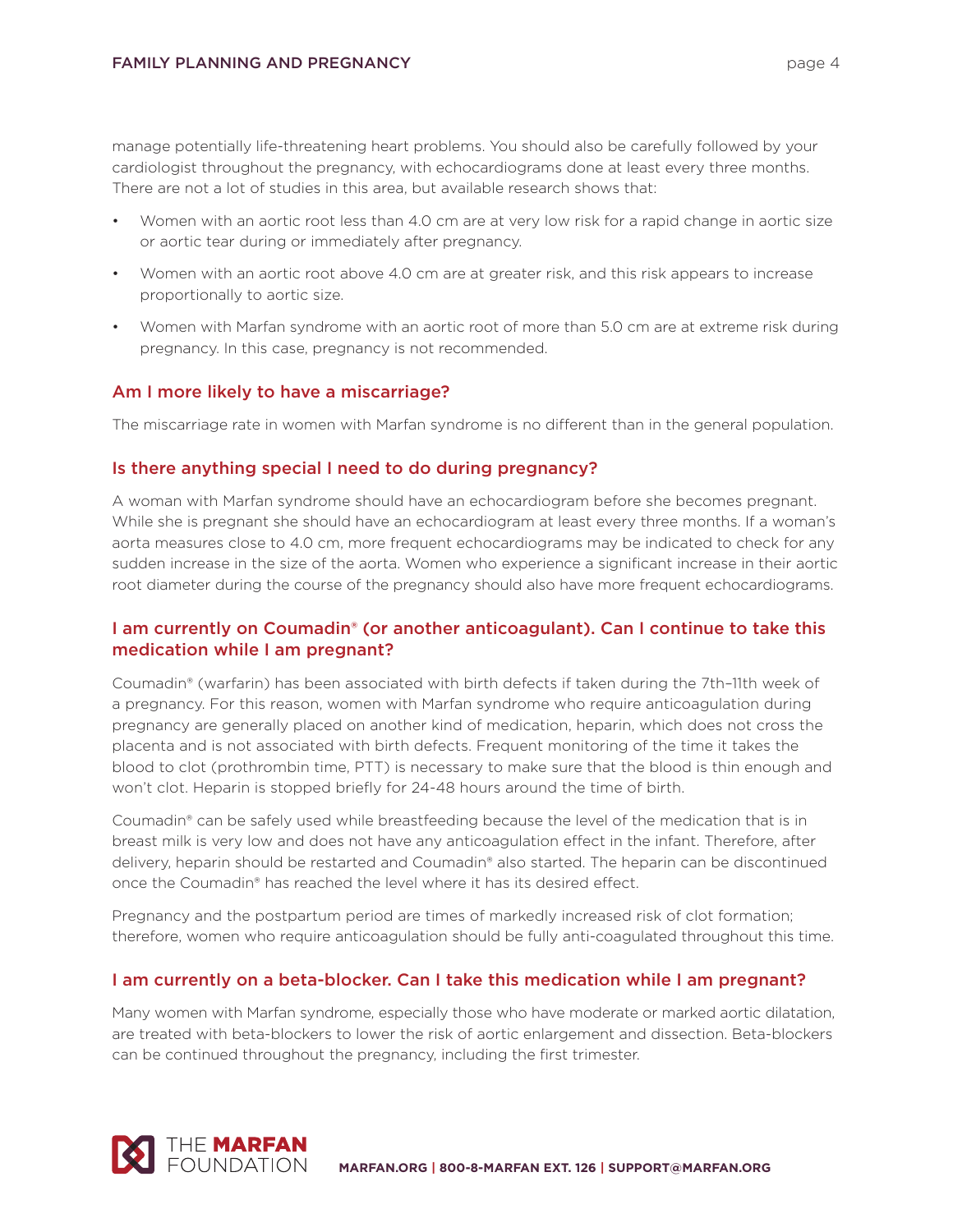There have been some studies that showed a lower birth weight in infants exposed to beta-blockers during pregnancy. This happened most often with atenolol (Tenormin), a commonly used beta-blocker for people with Marfan syndrome. In addition, two beta-blockers—atenolol and propranolol—have been associated with minor heart problems immediately after birth, but these heart problems seem to correct themselves within two days after birth.

Babies who have been exposed to beta-blockers should be closely watched after they are born. This can be done in the traditional nursery setting. Make sure that your pediatrician is aware of the use of beta-blockers during pregnancy.

It is important to note that certain blood pressure medications, including angiotensin receptor blockers such as losartan and angiotensin converting enzyme inhibitors such as enalapril, should not be used during pregnancy due to a risk of birth defects or fetal loss.

# **Should I expect any additional bone and joint problems during pregnancy?**

Pregnancy often causes an increase in joint and bone pain, especially in the lower back, pelvis, and legs. Walking around usually causes more pain; sitting and reclining reduce pain. Occasionally, bed rest is required during pregnancy if sitting or reclining does not help.

#### **Is it safer for me to have a vaginal delivery or a C-section?**

Research shows that women with Marfan syndrome who have an aortic diameter of less than 4.0 cm have similar outcomes with a vaginal delivery and a C-section. Some recommendations to reduce risk include:

- Use of an epidural to keep the blood pressure stable
- Avoid bearing down or "pushing." Instead, forceps should be used to assist with the delivery once the cervix is dilated.

There is some controversy about whether vaginal delivery or C-section is safer for women with a larger aortic diameter. It may be less risky to deliver these women by C-section before they go into labor, but this requires further study.

# **Can I have an epidural?**

Epidural anesthesia is safe for the vast majority of women with Marfan syndrome. However, it is not advised for women with moderately severe dural ectasia. Dural ectasia causes the sac around the spinal cord (dura) to balloon out, leaving virtually no epidural space. The chances of a spinal fluid leak may be increased. Dural ectasia is best identified through MRI imaging, particularly of the lower spine with a person standing upright.

# **Are there any special considerations for the baby at birth?**

At birth, the pediatrician should conduct a basic examination, as would be done for any newborn.

Usually, the only pressing issue for a newborn with Marfan syndrome is the presence of severe mitral regurgitation (the back flow of blood from the left ventricle to the left atrium of the heart through a defective mitral valve; also known as mitral incompetence). This is the most common